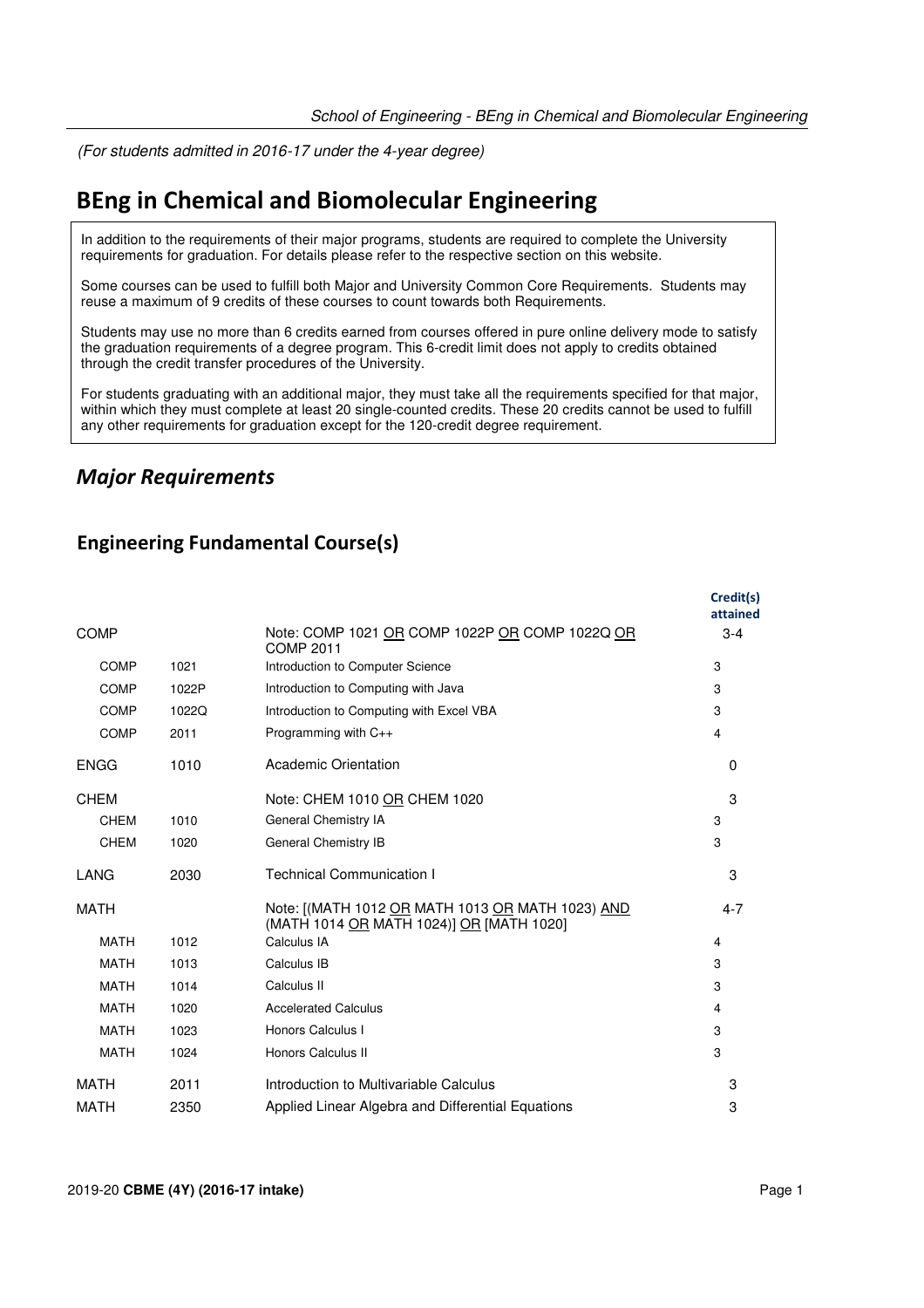|  | School of Engineering - BEng in Chemical and Biomolecular Engineering |
|--|-----------------------------------------------------------------------|
|  |                                                                       |

|             |                            | Note: PHYS 1112 OR PHYS 1312                                                                                                                                             | 3       |
|-------------|----------------------------|--------------------------------------------------------------------------------------------------------------------------------------------------------------------------|---------|
| <b>PHYS</b> | 1112                       | General Physics I with Calculus                                                                                                                                          | 3       |
| <b>PHYS</b> | 1312                       | Honors General Physics I                                                                                                                                                 | 3       |
|             |                            | Engineering Introduction course (If the students take an<br>introduction course included in their major, this course can be<br>counted towards their major requirement.) | $3 - 4$ |
| <b>CENG</b> | 1000                       | Introduction to Chemical and Biological Engineering                                                                                                                      | 3       |
| <b>CIVL</b> | 1100                       | Discovering Civil and Environmental Engineering                                                                                                                          | 3       |
| <b>COMP</b> | 1021                       | Introduction to Computer Science                                                                                                                                         | 3       |
| ELEC        | 1100                       | Introduction to Electro-Robot Design                                                                                                                                     | 4       |
| ELEC        | 1200                       | A System View of Communications: from Signals to Packets                                                                                                                 | 4       |
| <b>IEDA</b> | 2010                       | Industrial Engineering and Decision Analytics                                                                                                                            | 3       |
| <b>IEDA</b> | 2200                       | <b>Engineering Management</b>                                                                                                                                            | 3       |
| <b>MECH</b> | 1901                       | <b>Automotive Engineering</b>                                                                                                                                            | 3       |
| <b>MECH</b> | 1902                       | Energy Systems in a Sustainable World                                                                                                                                    | 3       |
| <b>MECH</b> | 1905                       | <b>Buildings for Contemporary Living</b>                                                                                                                                 | 3       |
| <b>MECH</b> | 1906                       | Mechanical Engineering for Modern Life                                                                                                                                   | 3       |
|             | <b>PHYS</b><br><b>SENG</b> |                                                                                                                                                                          |         |

# **Required Course(s)**

|                  |      |                                                     | Credit(s)<br>attained |
|------------------|------|-----------------------------------------------------|-----------------------|
| <b>CENG/BIEN</b> |      | Note: CENG 1000 OR BIEN 1010                        | 3                     |
| <b>CENG</b>      | 1000 | Introduction to Chemical and Biological Engineering | 3                     |
| <b>BIEN</b>      | 1010 | Introduction to Biomedical Engineering              | 3                     |
| <b>CENG</b>      | 1010 | Academic and Professional Development I             | 0                     |
| <b>CENG</b>      | 1600 | Biotechnology and Its Business Opportunities        | 3                     |
| <b>CENG</b>      | 1980 | <b>Industrial Training</b>                          | 0                     |
| <b>CENG</b>      | 2110 | Process and Product Design Principles               | 3                     |
| <b>CENG</b>      | 2210 | Chemical and Biological Engineering Thermodynamics  | 3                     |
| <b>CENG</b>      | 2220 | <b>Process Fluid Mechanics</b>                      | 3                     |
| <b>CENG</b>      | 3110 | Process Dynamics and Control                        | 3                     |
| <b>CENG</b>      | 3120 | Process Design and Integration                      | 3                     |
| <b>CENG</b>      | 3210 | <b>Separation Processes</b>                         | 3                     |
| <b>CENG</b>      | 3220 | <b>Heat and Mass Transfer</b>                       | 3                     |
| <b>CENG</b>      | 3230 | Chemical and Biological Reaction Engineering        | 3                     |
| <b>CENG</b>      | 4620 | <b>Bioproducts and Processing</b>                   | 3                     |
| <b>CENG</b>      | 4640 | Biomolecular Engineering**                          | 3                     |
| <b>CENG</b>      |      | Note: CENG 4920 OR CENG 4930 OR CENG 4940           | 6                     |
| <b>CENG</b>      | 4920 | Chemical Engineering Capstone Design                | 6                     |
| <b>CENG</b>      | 4930 | Chemical Engineering Thesis Research                | 6                     |
| <b>CENG</b>      | 4940 | Chemical Engineering Industrial Project             | 6                     |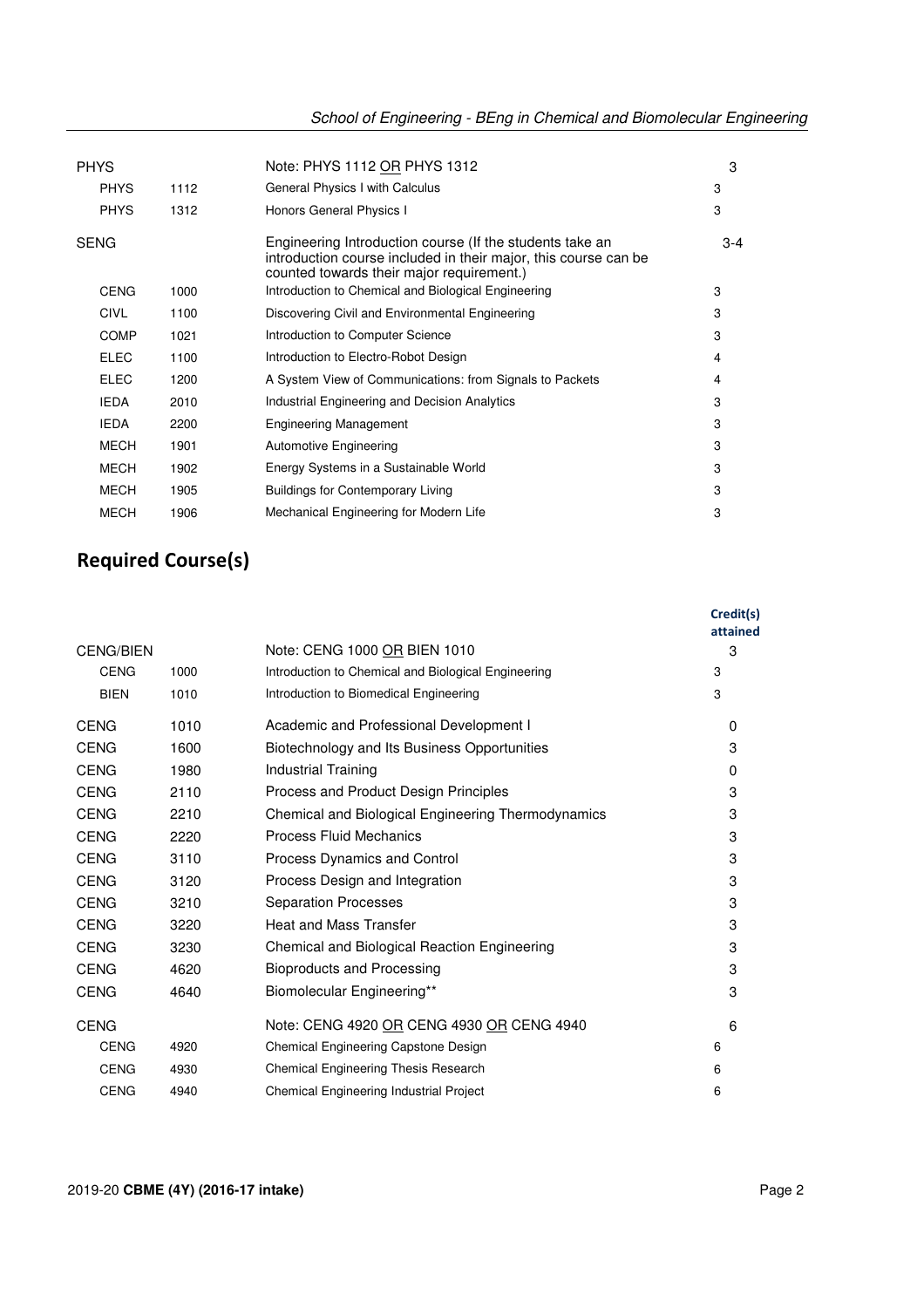|  |  |  | School of Engineering - BEng in Chemical and Biomolecular Engineering |
|--|--|--|-----------------------------------------------------------------------|
|--|--|--|-----------------------------------------------------------------------|

| <b>BIEN/LIFS</b> |      | Note: BIEN 2610 OR LIFS 1901 OR LIFS 1902 OR LIFS 2040<br><b>OR LIFS 2210</b> | 3 |
|------------------|------|-------------------------------------------------------------------------------|---|
| <b>BIEN</b>      | 2610 | <b>Chemical Biology for Engineers</b>                                         | 3 |
| <b>LIFS</b>      | 1901 | General Biology I                                                             | 3 |
| <b>LIFS</b>      | 1902 | General Biology II                                                            | 3 |
| <b>LIFS</b>      | 2040 | Cell Biology                                                                  | 3 |
| <b>LIFS</b>      | 2210 | <b>Biochemistry I</b>                                                         | 3 |
| <b>BIEN</b>      | 3910 | <b>Bioengineering Laboratory</b>                                              | 4 |
| <b>ENGG</b>      | 2010 | <b>Engineering Seminar Series</b>                                             | 0 |
| <b>CHEM</b>      | 1050 | Laboratory for General Chemistry I                                            |   |
| <b>CHEM</b>      | 2111 | <b>Fundamentals of Organic Chemistry</b>                                      | 3 |
| <b>CHEM</b>      |      | Note: CHEM 2155 OR CHEM 2355                                                  | 1 |
| <b>CHEM</b>      | 2155 | Fundamental Organic Chemistry Laboratory                                      |   |
| <b>CHEM</b>      | 2355 | <b>Fundamental Analytical Chemistry Laboratory</b>                            |   |
| <b>CHEM</b>      | 2311 | <b>Analytical Chemistry</b>                                                   | 3 |
| LANG             | 4035 | Technical Communication II for Chemical and Biological<br>Engineering         | 3 |

# **Elective(s)**

|             |          |                                                                   | <b>Minimum</b><br>credit(s)<br>required |
|-------------|----------|-------------------------------------------------------------------|-----------------------------------------|
| CENG/LIFS   |          | CBME Depth Elective (1 course from the specified elective list)   | 3                                       |
| <b>CENG</b> | 4130     | <b>Plant Design and Economics</b>                                 | 3                                       |
| <b>CENG</b> | 4150     | Product and Process Design in Chemical and Biological Engineering | 3                                       |
| <b>CENG</b> | 4630     | <b>Food Processing Technology</b>                                 | 3                                       |
| <b>CENG</b> | 4660     | Introduction to Biomicrosystem                                    | 3                                       |
| <b>CENG</b> | 4670     | <b>Pharmaceutical Engineering</b>                                 | 3                                       |
| <b>LIFS</b> | 3010     | Molecular and Cellular Biology I                                  | 3                                       |
| <b>LIFS</b> | $3030**$ | Molecular Biology of the Cell                                     | 3                                       |
| <b>LIFS</b> | 3040     | Animal Physiology                                                 | 3                                       |
| <b>LIFS</b> | 3060     | Microbiology                                                      | 3                                       |
| <b>LIFS</b> | 3140     | <b>General Genetics</b>                                           | 4                                       |
| <b>LIFS</b> | 3150     | <b>Biostatistics</b>                                              | 3                                       |
|             |          |                                                                   |                                         |